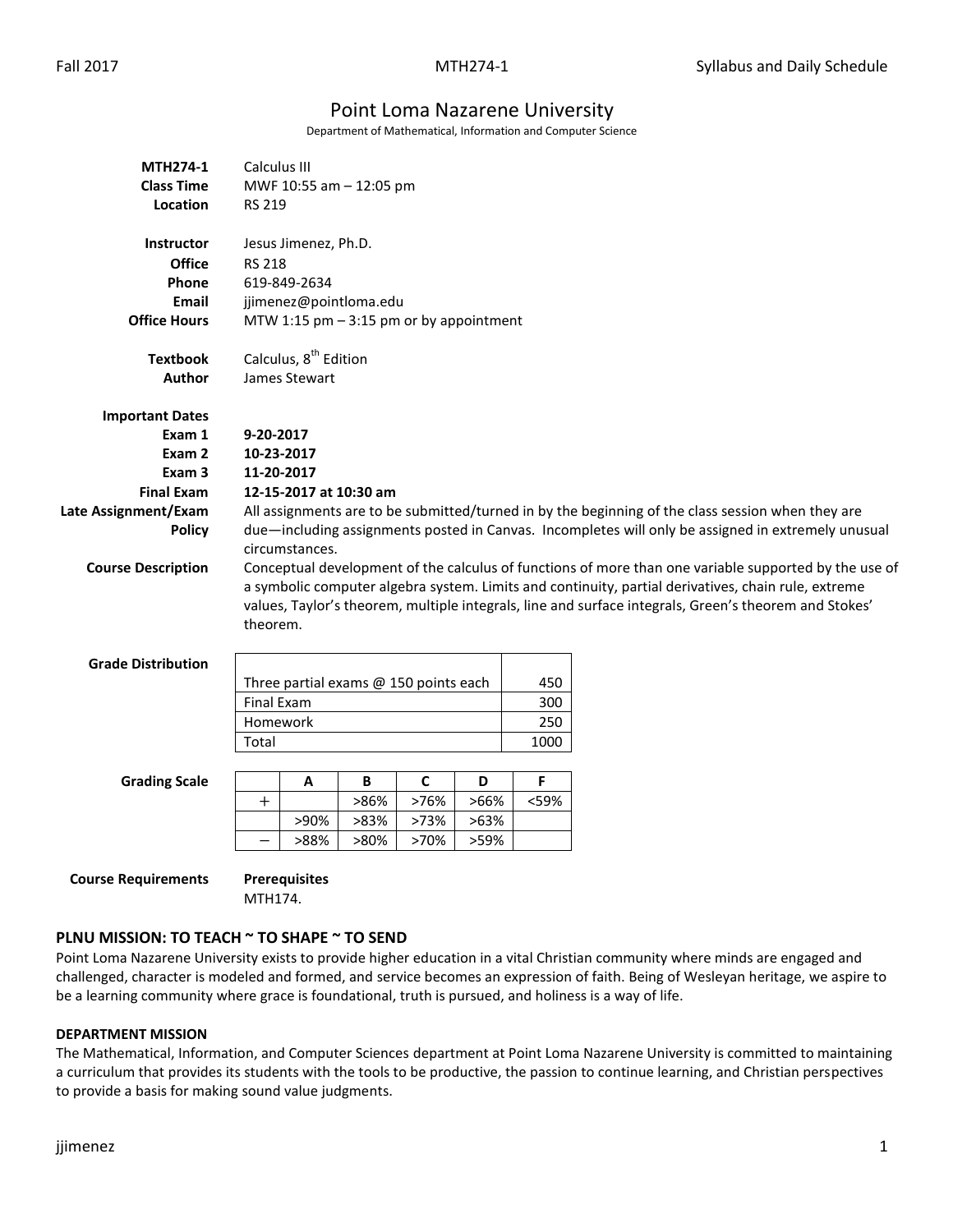### **COURSE DESCRIPTION**

Conceptual development of the calculus of functions of more than one variable supported by the use of a symbolic computer algebra system. Limits and continuity, partial derivatives, chain rule, extreme values, Taylor's theorem, multiple integrals, line and surface integrals, Green's Theorem and Stokes' Theorem.

### **COURSE LEARNING OUTCOMES FOR MTH274**

- Students will be able to demonstrate facility with analytical concepts.
- Students will be able to demonstrate facility with algebraic structures.
- Students will be able to apply their mathematical knowledge to solve problems.
- Students will be able to use technology to solve problems.
- Students will be able to speak about their work with precision, clarity and organization.
- Students will be able to write about their work with precision, clarity and organization.
- Students will collaborate effectively in teams.
- Students will be able to identify, locate, evaluate, and effectively and responsibly use and cite information for the task at hand.
- Students will be able to understand and create arguments supported by quantitative evidence, and they can clearly communicate those arguments in a variety of formats.

#### **ATTENDANCE**

Attendance is expected at each class session. In the event of an absence you are responsible for the material covered in class and the assignments given that day.

Regular and punctual attendance at all classes is considered essential to optimum academic achievement. If the student is absent from more than 10 percent of class meetings, the faculty member can file a written report which may result in de-enrollment. If the absences exceed 20 percent, the student may be de-enrolled without notice until the university drop date or, after that date, receive the appropriate grade for their work and participation.

See [http://catalog.pointloma.edu/content.php?catoid=24&navoid=1581#Class\\_Attendance](http://catalog.pointloma.edu/content.php?catoid=24&navoid=1581#Class_Attendance) in the Undergraduate Academic Catalog.

#### **ACADEMICS ACOMODATIONS**

If you have a diagnosed disability, please contact PLNU's Disability Resource Center (DRC) within the first two weeks of class to demonstrate need and to register for accommodation by phone at 619-849-2486 or by e-mail at [DRC@pointloma.edu.](mailto:DRC@pointloma.edu) See Disability Resource Center for additional information. For more details see the PLNU catalog: [http://catalog.pointloma.edu/content.php?catoid=24&navoid=1581#Academic\\_Accommodations](http://catalog.pointloma.edu/content.php?catoid=24&navoid=1581#Academic_Accommodations)

Students with learning disabilities who may need accommodations should discuss options with the instructor during the first two weeks of class.

#### **ACADEMIC HONESTY**

Students should demonstrate academic honesty by doing original work and by giving appropriate credit to the ideas of others. Academic dishonesty is the act of presenting information, ideas, and/or concepts as one's own when in reality they are the results of another person's creativity and effort. A faculty member who believes a situation involving academic dishonesty has been detected may assign a failing grade for that assignment or examination, or, depending on the seriousness of the offense, for the course. Faculty should follow and students may appeal using the procedure in the university Catalog. See [http://catalog.pointloma.edu/content.php?catoid=24&navoid=1581#Academic\\_Honesty](http://catalog.pointloma.edu/content.php?catoid=24&navoid=1581#Academic_Honesty) for definitions of kinds of academic

dishonesty and for further policy information.

# **THE FINAL EXAM POLICY**

The final exam date and time is set by the university at the beginning of the semester and may not be changed by the instructor. This schedule can be found on the university website and in the course calendar. No requests for early examinations will be approved. Only in the case that a student is required to take three exams during the same day of finals week, is an instructor authorized to consider changing the exam date and time for that particular student.

#### **COPYRIGHT PROTECTED MATERIAL**

Point Loma Nazarene University, as a non-profit educational institution, is entitled by law to use materials protected by the US Copyright Act for classroom education. Any use of those materials outside the class may violate the law.

## jjimenez 2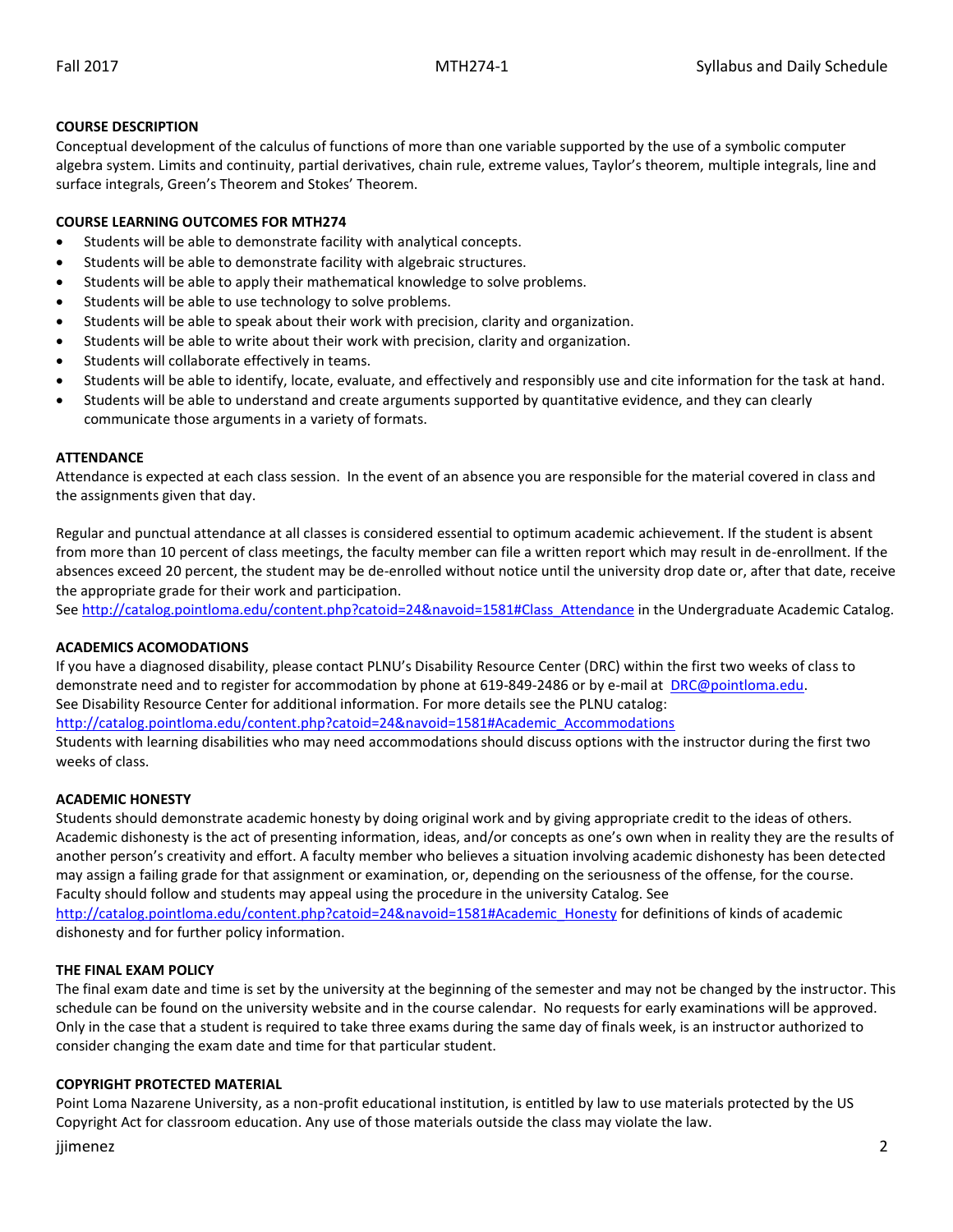### **CREDIT HOUR**

In the interest of providing sufficient time to accomplish the stated course learning outcomes, this class meets the PLNU credit hour policy for a 4 unit class delivered over 16 weeks. Specific details about how the class meets the credit hour requirements can be provided upon request.